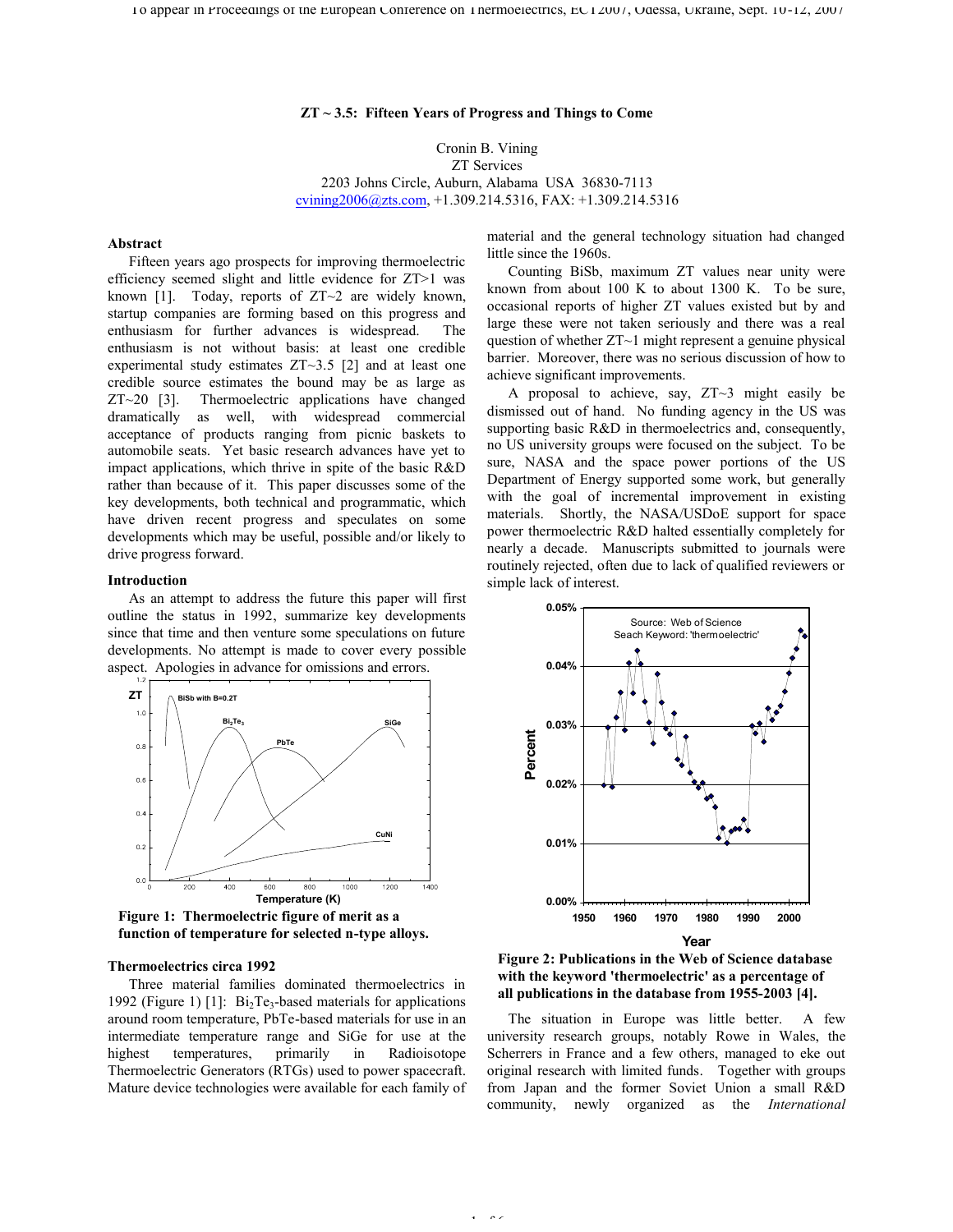*Thermoelectric Society*, gathered every two years for what had become the annual *International Conference on Thermoelectrics* (ICT) [4].

By 1992, the mood of the thermoelectric R&D community was subdued. Research publications had been in decline for years (Figure 2). Participants at ICT92 in Arlington, Texas USA noted the deteriorating prospects for funding and progress. But unknown to most of the then existing thermoelectric R&D community, change was coming, to be discussed below.

The business of thermoelectrics fared slightly better, perhaps, than the R&D community. The three largest thermoelectric manufacturers in the US, Marlow Industries, Melcor and Tellurex, each had carved out a business niche. In Japan, Komatsu and Ferrotec deserve note and in Europe Supercool must be mentioned. Organizations from the former Soviet Union were hardly known in the west and as yet Chinese manufacturers had not emerged.



**Figure 3: Price per Watt of cooling in 1993 US\$ [5]**

A key development in the early 1990s was the introduction of the first significant consumer product based on thermoelectrics: a thermoelectric picnic basket cooler introduced by Igloo. The idea was not entirely new but Win Eastman, working with Igloo, introduced this attractive and affordable consumer product providing a major boost to the thermoelectric cooler business. Thermoelectric 'industry' was by no means large, but it was stable and growing. Key to the advancement of industry, of course, was a steady reduction in the cost of manufacturing thermometric coolers as estimated by Buist and shown in Figure 3 [5].

# **Dr. Buser (Army Night Vision Lab) and Seeds of Change**

The thermoelectric community, particularly the R&D community, was about to change and the source of change was not obvious. One man, Dr. Rudy Buser, more than any other single person is probably responsible for the main advances in thermoelectric R&D over the past 15 years. Perhaps the time was ripe for new ideas and certainly many people contributed but Dr. Buser got things going.

Dr. Buser was Director of the US Army Night Vision Laboratory and regularly funded Marlow Industries for thermoelectric device R&D. By 1990 Dr. Buser expressed his frustration to Raymond Marlow, the CEO. Year after year, Marlow would engineer an additional 'stage' to their cooler, or improve the radiation shields.

So Dr. Buser asked Mr. Marlow how to avoid the incremental progress and instead have just one big project to reach the sorts of cryogenic temperatures he really needed. Mr. Marlow, being an honest and capable engineer, said it was impossible. Dr. Buser simply asked "Why"?

When told the limitation was a fundamental property of the thermoelectric materials, Dr. Buser persisted: "Why"? And again, Marlow answered the only way a capable and honest engineer can: he didn't know. But he would find out.

This line of questioning led Ray Marlow to commit significant resources, particularly for a company the size of Marlow Industries, to examine how thermoelectrics could be improved. And not just a little, but a lot. Marlow hired consultants (including Dr. Julian Goldsmid and myself), formulated plans and traveled the US to meet with anyone who would listen to crazy ideas about how to improve thermoelectrics. Such was his confidence that on Feb. 19, 1993 Marlow signed a placemat with his hand-sketch of dramatic improvements in ZT (Figure 4).



**Figure 4: Raymond Marlow of Marlow Industries confidently predicted high ZT values in 1993.**

Dr. Buser did at least two other important things in the early 1990s. He commented in an Army newsletter that perhaps after all these years there must be some new ideas worth trying in thermoelectrics. Ted Harman at MIT's Lincoln Labs, who had not worked on thermoelectrics in years, saw Dr. Buser's comments and began thinking about using MBE (molecular beam epitaxy) to make thermoelectrics in ways not possible in the 1960s.

The other thing Dr. Buser did was to issue a Call for Proposals and hold a workshop on thermoelectrics. About 70 people, including 33 from the Night Vision Lab which sponsored and organized the event, attended the 1992 1st National Thermogenic Cooler Conference [6].

There never was another Thermogenic Conference, but many ideas were introduced for the first (or nearly first) time at this conference. Among the notable presentations were:

- Hicks & Dresselhaus, Quantum Wells [7]
- · Venkatasubramanian, Superlattices[8]
- Harman, PbTeSe/BiSb MBE Superlattices [9]
- Slack, Skutterudites [10]

I discussed the  $ZT\sim1$  'limit' (essentially identical to [1]) and contributed to Dr. Stuart Horn's overview [11], which outlined the national thermoelectric materials R&D program envisioned by the US Army Night Vision Lab. Many of the ideas presented at that Conference, and embodied in the proposals eventually submitted to the Army for funding, had not been presented publicly before and represented quite new directions for thermoelectric R&D.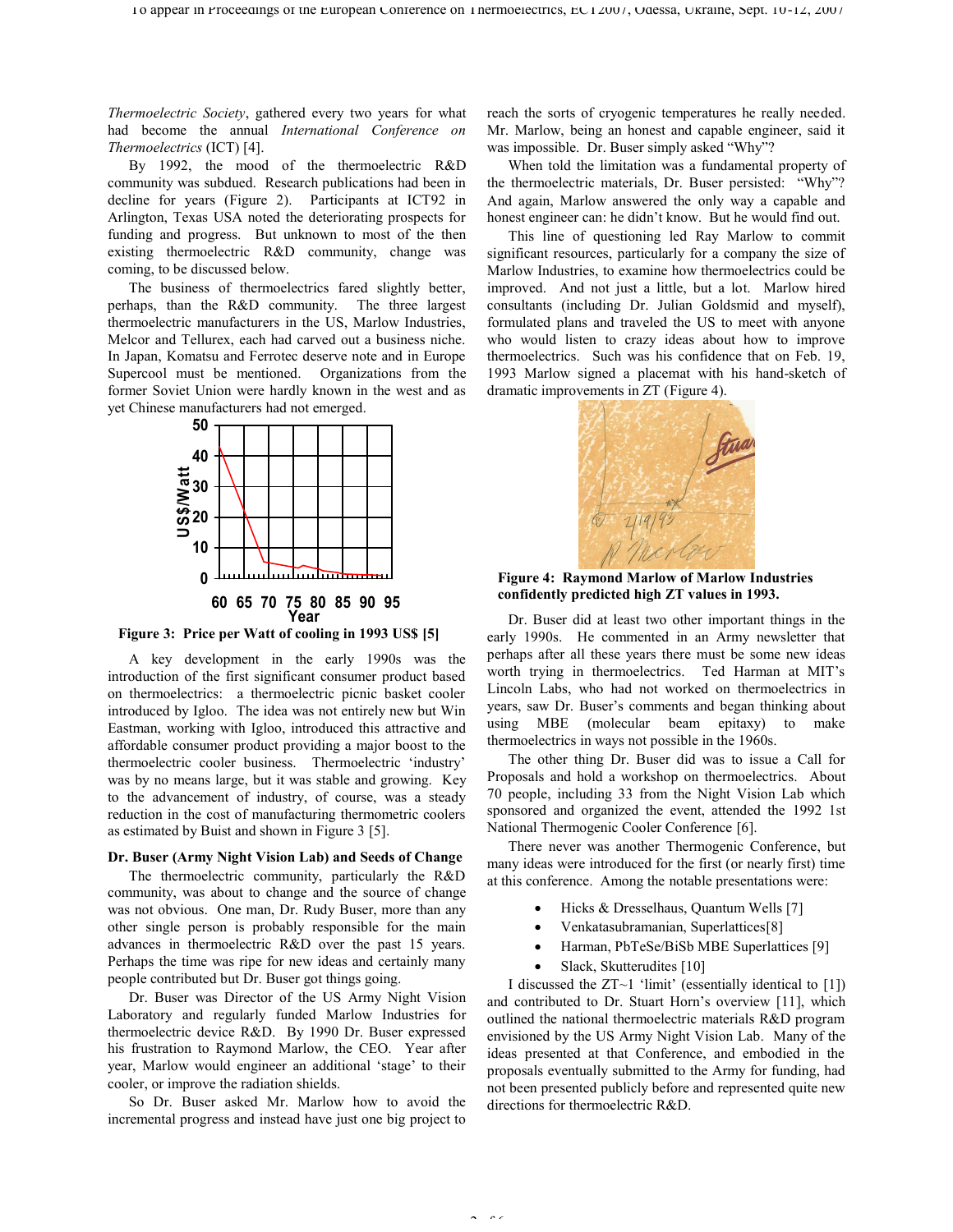Funding for this particular project never did materialize, but the effort demonstrated to other US funding agencies, notably the Defense Advanced Research Projects Agency (DARPA) and the Office of Naval Research (ONR), that Dr. Buser's insight was correct: after several decades of decline there were by 1992 many new ideas in thermoelectrics.

One other connection, albeit indirect, to Dr. Buser is worth mentioning. By now the two 1993 thermoelectric papers by Hicks and Dresselhaus on quantum wells and wires are well known [12, 13], but the essential results had already been presented at the 1992 Thermogenics Conference [7]. Dr. Mildred Dresselhaus had a longstanding interest in low-dimensional physics but had become aware of the possibilities for thermoelectrics only after a dinner in Belgium with Dr. Jean-Paul Issi and Dr. John Stockholm in the early 1990s. John Stockholm often tried to stir up interest in thermoelectrics, but may have been indirectly influenced by Dr. Buser via Ray Marlow, who had started talking about improving materials already in 1990.

Dr. Buser played the role of a catalyst, reigniting interest in thermoelectrics. For new ideas to actually emerge and genuine technical progress to be made, the scientific 'soil' must be already fertile. Perhaps eventually something else would set it off, but still one must acknowledge the timely contributions and stimuli which came from Dr. Buser.

#### **Thermoelectrics circa 2007**

This section will briefly summarize selected key developments since 1992. For more detailed reviews of thermoelectric materials R&D the reader is referred to several excellent books [14-16] and recent review articles [17, 18]. Thermoelectric materials R&D, thermoelectric power generation and thermoelectric products and business developments will be discussed in turn.

# **Thermoelectrics Materials R&D**

Based in large part on the ideas presented at the 1992 Thermogenics Conference, DARPA and ONR began funding in the US a wide variety of basic thermoelectric R&D efforts. Just as importantly, they managed to sustain funding for a decade or more. Figure 2 illustrates the explosion of scientific publications on thermoelectrics since 1992, exceeding even the level of activity in the late 1950s.

The variety of materials investigated in this period is impressive indeed: skutterudites, Clathrates, Zintls, Zn-Sb, heavy fermions, opals (and inverse opals), organics, aerogels, Half Heuslers, cobalt oxides, quasicrystals, pentatellurides and on and on. Only a very few of these studies, however, approach the goals set by the funding agencies. The fruits of this labor, as measured by ZT, are shown in Figure 5.

The Hicks and Dresselhaus quantum well superlattice idea [12] has been described as an attempt to increase the Seebeck coefficient both due to quantum confinement effects (principally an enhanced density of states) and due to selection (by design) of the most favorable effective mass. The original calculation omitted a number of effects, including tunneling between quantum wells, reduction of degeneracy, increased electron-phonon scattering and thermal conduction of the barrier material each of which tend to reduce the theoretical improvement in ZT [19-21].

Essentially the same quantum well idea described by Hicks-Dresselhaus [12] was examined independently, and somewhat more completely, by Whitlow [19] of Daikin Industries in Japan. However, the possible enhancement in ZT predicted by Whitlow was more modest and Daikin never pursued the matter. In one of those curious coincidences that sometime happen in science, Whitlow was entirely unaware of the Hicks-Dresselhaus work and an internal, unpublished Daikin report indicating his main results was known to Daikin before the Hicks-Dresselhaus paper appeared [22].



## **Figure 5: History of the thermoelectric figure of merit, selected results, inspired by Dubois [23].**

Excellent experimental work by Harman on PbTe/Te superlattices did indeed confirm substantial enhancement of the Seebeck coefficient [24], but power factor  $(\sigma S^2)$  and ZT enhancement [25] proved much more modest. This approach has, for the most part, been abandoned.



**Figure 6: Harman (left, currents flow parallel to substrate) [26] and Venkatasubramanian (right, currents flow perpendicular to substrate) [8] superlattice concepts to improve ZT.**

 $\sim$ 

As a direct consequence of these studies, however, Harman (MIT Lincoln Labs) has demonstrated impressive ZT gains in PbTeSe quantum-dot superlattices [27], reaching ZT values of 3.5-3.6 [2]. This last report is the highest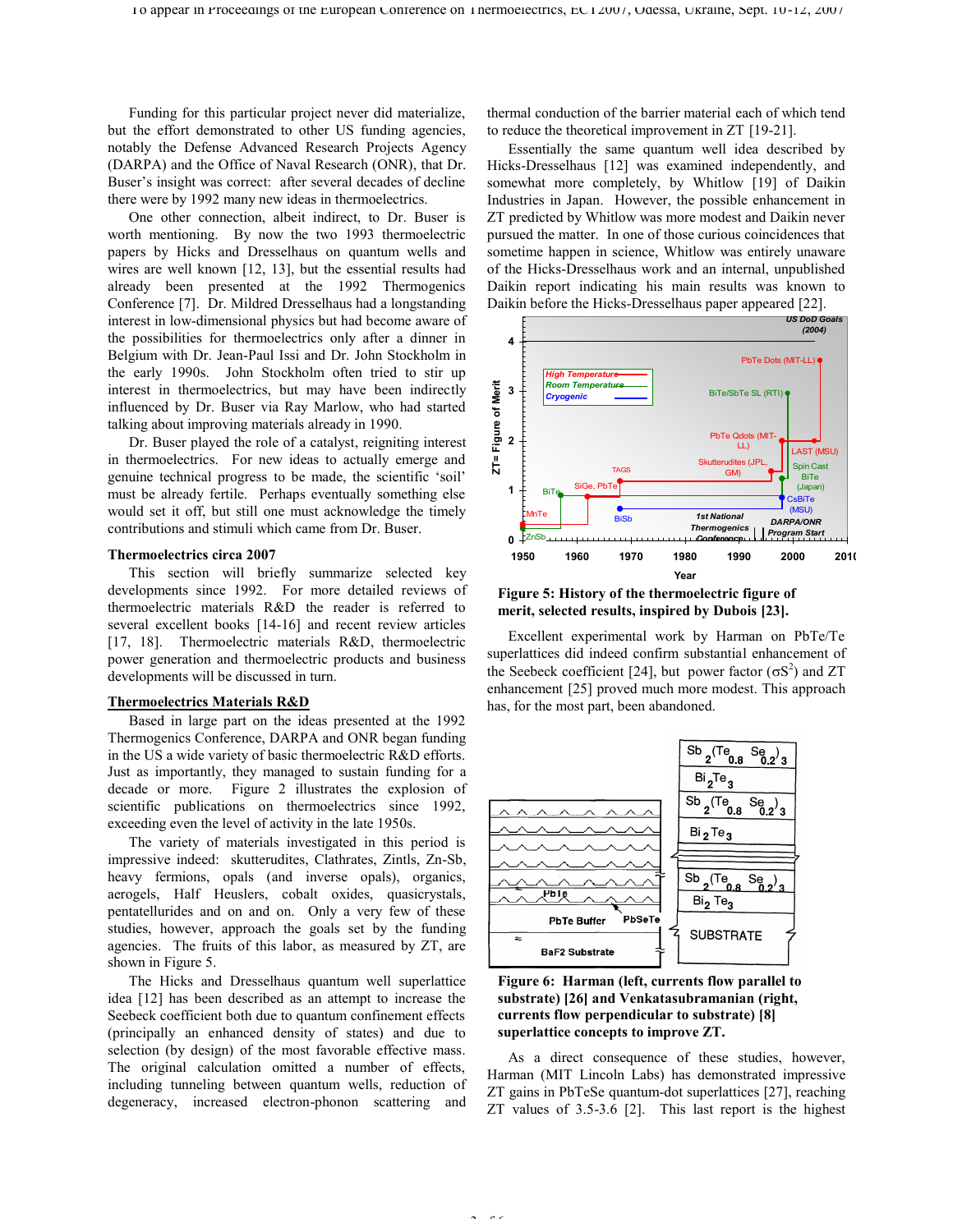credible report of ZT in the literature. The high ZT appears to be primarily a result of phonon scattering associated with the quantum dots, but quantum confinement effects may also play a role in enhancing the Seebeck coefficient and compensating for some loss of carrier mobility.

Venkatasubramanian (Research Triangle Institute, RTI, and more recently Nextreme) [28] has reported ZT=2.4 for a  $Bi<sub>2</sub>Te<sub>3</sub>-Sb<sub>2</sub>Te<sub>3</sub>$  superlattice. Figure 6 shows the original 1992 concept, although Se was not used in the high ZT study. Here, the idea from the beginning was to enhance ZT due to phonon scattering at the superlattice boundaries. Remarkably the electrical mobility appears not to be reduced by these same boundaries.

A final example would be the LAST (Lead-Antimony-Silver-Tellurium) materials with ZT~2 [29]. These materials are based on PbTe with addition of a small amount of  $AgSbTe<sub>2</sub>$  which alters both the crystal structure and the microstructure. The result is a significantly lower thermal conductivity and higher ZT compared to PbTe.

These three examples (PbTe quantum dots,  $Bi<sub>2</sub>Te<sub>3</sub>$ - $Sb<sub>2</sub>Te<sub>3</sub>$  superlattices and the LAST materials) share several features in common: none has been yet reproduced in other laboratories and predictive models are not yet available.

# **Thermoelectric Power Generation**

Unlike cooling applications, where growing markets have helped drive down costs, thermoelectric power generation applications markets remain quite small. Costs, therefore, remain relatively high for thermoelectric power generation devices. Four areas of thermoelectric power generation deserve some brief mention here: remote power, space power, waste heat and solar thermoelectrics. Companies such as Global Thermoelectric and FerroTec (which acquired Teledyne's remote power product line in 2003) continue to provide fossil-fuel fired thermoelectric power generators for locations where grid power is unavailable, or simply unreliable. The remote power business appears stable, but little promise for major growth.

Radioisotope Thermoelectric Generators (RTGs) have been a genuinely enabling technology for deep space exploration and have been recently reviewed by Bennett [30]. SiGe RTGs have accumulated over a billion unicouple device-hours in space without a single failure and the latest RTG powers the 2006 launch of the New Horizons mission to the Pluto-Charon system. Significantly, the US has lost the capability to build new SiGe unicouples, although 2 or 3 SiGe RTGs may be built from existing unicouple stock.

NEDO in Japan has been investing in thermoelectric waste heat technology at least since 1997. Driven by environmental concerns as well as the desire to utilize industrial sources of waste heat, the current 5 year project is investing US\$21M to demonstrate practical systems with 15% efficiency [31]. Commercial applications are expected to reduce  $CO<sub>2</sub>$  emissions 141 million tons by 2030.

Lewis and Crabtree have recently discussed thermoelectrics in combination with concentrated solar heat as a possible clean source of electricity [32]. More importantly, in 2006 the US DoE initiated a funding opportunity (DE-FG02-06ER06-15) for thermoelectrics as part of a broader effort to utilize solar power.

## **Thermoelectric Products and Business Developments**

Since 1992 the business environment has changed in several ways. China, and to a lesser extent the Former Soviet Union, has emerged as a major supplier of low cost cooling modules. Chinese manufacturers include Fuxin Electronics, Hui Mao, HiCool, Hangzhou Jianhua Semiconductor Cooler, Hebei IT Shanghai, Taicang TE Cooler, and Taihuaxing Trading/Thermonamic Electronics. Fuxin alone reported annual sales over US\$50M. Former Soviet Union manufacturers include our host for this conference, Thermion, as well as Altec (associated with the Institute of Thermoelectricity), Kryotherm, Nord, Osterm, RIF Corp., RMT, Thermix, and ADV-Engineering. Certainly this list is not exhaustive, and further information on each company can be found simply using Google.



**Figure 7: Nextreme (left) thin-film TE cooler and MicroPelt (right) Bi2Te<sup>3</sup> thin-film TE wafer.**

**Table 1: Investments In Thermoelectric Companies**

| Year                  | Company             | <b>Investor</b>     | <b>Investment</b> |
|-----------------------|---------------------|---------------------|-------------------|
| 2006                  | MicroPelt           | Fraunhofer/Infinion | N/A               |
| 2005                  | Nord                | FerroTec            | N/A               |
| 2005                  | Melcor              | Laird               | \$20M             |
| 2005                  | Nextreme            | RTI/Startup         | <b>\$8M</b>       |
| 2004                  | Marlow              | II-VI Inc.          | \$31M             |
| 2003                  | Nanocoolers         | Startup             | \$8.5M            |
| 2003                  | Teledyne<br>(Telan) | FerroTec            | N/A               |
| 1992                  | Melcor              | Fedders             | \$14.9M           |
| $N/A = Not Available$ |                     |                     |                   |

Table 1 illustrates investor interest in thermoelectric companies both as acquisition targets and as startup vehicles. Startups MicroPelt (Germany) and Nextreme (US) are each pursuing thin-film technologies to produce next generation thermoelectric devices (Figure 7). MicroPelt has developed a sputtering method based on  $Bi<sub>2</sub>Te<sub>3</sub>$  materials to produce wafers and TE coolers compatible with modern semiconductor industry mass-production methods. Nextreme technology is based on the  $Bi_2Te_3-Sb_2Te_3$  superlattice developed by Venkatasubrmanian [28]. Both companies offer prototypes of their products and appear to be nearing general production. Neither company's devices are yet more efficient than conventional TE devices, but provide other

 $4 + 6$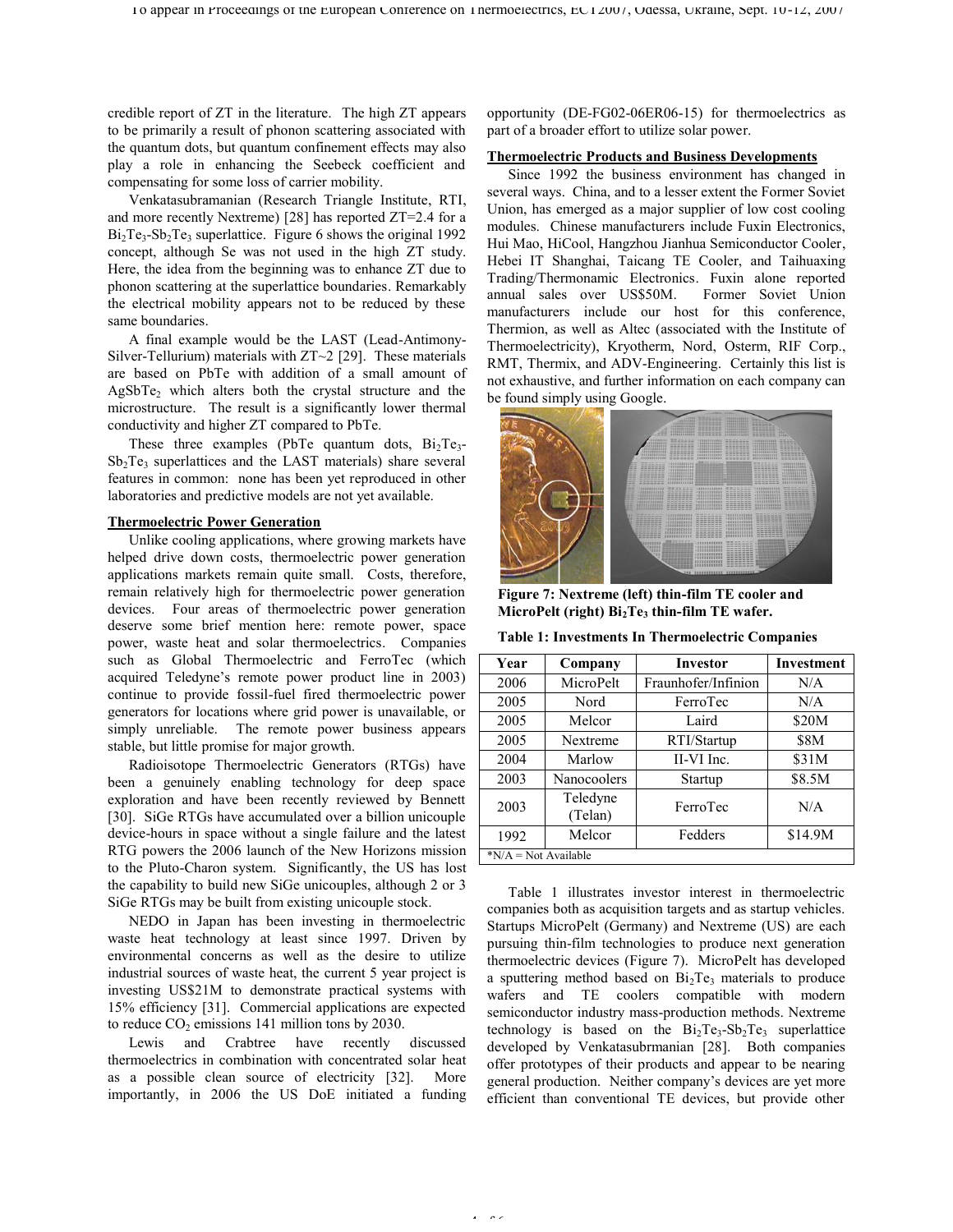benefits including size, speed and heat pumping capacity  $(Watts/cm<sup>2</sup>)$ .

Possibly the most significant commercial development in recent years has been the success of Amerigon (US) in placing thermoelectric coolers/heaters in automobile passenger seats. Amerigon shipped 718,000 units in 2006 has placed over 2 million of their Climate Control Seat<sup>TM</sup> options (Figure 8) in 20 vehicle models sold worldwide. Just as importantly, Amerigon revenues have grown substantially (Figure 9) and the company is projecting the world market to grow to US\$1 billion by 2010.



**Figure 8: Amerigon Climate Control SeatTM for cooling and heating of car seats.**



**Figure 9: Amerigon revenue 1999-2007**

# **Things To Come**

Thermoelectric R&D has made admirable progress in these past 15 years, with laboratory ZT values increasing several fold. The business of thermoelectrics has also grown significantly. Startup companies Nextreme and MicroPelt are each preparing to introduce next-generation thermoelectric technology with unique characteristics. Amerigon, utilizing creative engineering, is placing large numbers of devices in cars. Indeed, much has happened in 15 years. Yet none of the thermoelectric devices available today, even at those at the prototype stage, are actually more efficient than the TE devices of 15 years past. So far as actual applications are concerned, it is almost as if the last 15 years of basic thermoelectric materials R&D did not happen.

A clear challenge for the thermoelectric materials R&D community will be to understand exactly why the reported high ZT values actually occur and to capture the essential underlying physics in materials that can be manufactured cost effectively. As part of this effort it would be desirable to see: independent verification(s) of high ZT; attempts to combine effects (such as combining quantum confinement effects with phonon scattering effects); extend the temperature range of high ZT; establish both n- and p-type materials with high ZT; and most importantly, develop predictive models. There is much basic research yet to do.

With companies like MicroPelt and Nextreme pursuing thin-film thermoelectric devices, particularly coupled with the growing markets being established by Amerigon, it seems reasonable to expect further size and cost reductions through mass production and utilization of modern semiconductor manufacturing technologies. Lower costs, and also the unique characteristics of thin-film thermoelectrics, will inevitably enable new products.

Based on the recent acquisition and merger activities we may see consolidation among the TE cooler module manufactures, particularly among the large number of companies in China, Russia and Ukraine. As economies of scale become increasingly important, small-scale suppliers may need to partner with larger organizations to compete.

The greatest challenge facing thermoelectricity in coming years will no doubt be associated with climate change. Climate change is the 'elephant in the living room'. Everyone likes elephants, but no one wants one in their living room. Energy-related R&D budgets can be expected to become increasingly dominated by climate change considerations. Already NEDO in Japan [31] and the Department of Energy in the US [32] have thermoelectric programs driven, at least in part, by climate change.

At ICT2007 the *International Thermoelectric Society* adopted as their primary goal:

# "**To promote an understanding of the role thermoelectric technology may play in environmental impact and mitigating global climate change.**"

If thermoelectricity can contribute to the climate change problem, it is imperative that we do so. Alternatively, if it can be determined that thermoelectricity has little to offer then we must not advocate thermoelectric technology. Instead, resources must re-directed to technologies that may help. The stakes are simply too high for anything less.

#### **Acknowledgments**

The author wishes to thank V. Semenyuk and Thermion Company for their generous travel support.

#### **References**

- 1. C. B. Vining, "The thermoelectric limit ZT~1: Fact or Artifact," *Eleventh International Conference on Thermoelectrics (ICT92)*, K. R. Rao, Ed. Arlington, TX USA: Univ. of Texas at Arlington, Arlington, TX, 1992, pp. 223-231.
- 2. T. C. Harman, M. P. Walsh, et al., "Nanostructured thermoelectric materials," *Journal of Electronic Materials*, vol. 34, pp. L19-L22, 2005.
- 3. H. J. Goldsmid, "Solid-state and vacuum thermoelements," *22nd International Conference on Thermoelectrics (ICT2003)*. La Grande Motte, France: IEEE, 2003, pp. 433-438.